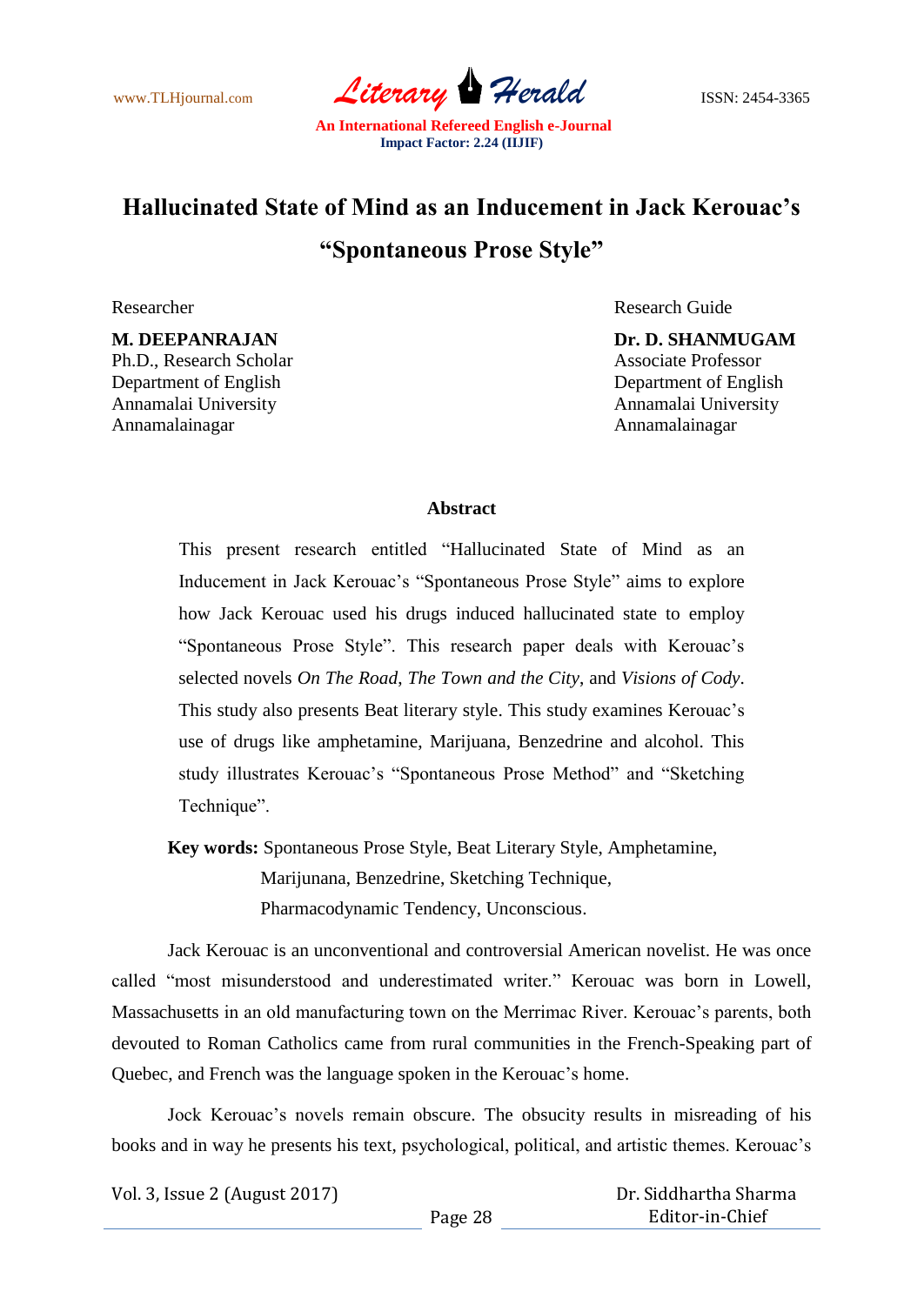www.TLHjournal.com *Literary Herald* ISSN: 2454-3365

description and accomplishment was complex and paradoxical one. He is conservative in politics and sincere Roman Catholic. He is rebellious only in a traditional way, in the tradition of the individualism of Emerson and Thoreau. He was an egocentric romantic. In order to tell stories with energy and accuracy, he had to invent a new prose style. This style, which cost him considerable time energy, and pain to develop and sustain, he called it "Spontaneous Prose". By means Which, he became known as "father of the Beat Generation."

Jack Kerouac's "spontaneous prose method" was inspired by his use of drugs while writing. While, there is abundant biographical evidence that, Kerouac used drugs frequently. attention has to be paid to their effects on the development of his style. This research attempts to demonstrate that, the altered states of consciousness produced by Kerouac"s drug use should be considered in conjunction with historical, cultural, and biographical forces in tracing the evolution of Kerouac"s creative growth and style.

As a member of the Beat Generation, Kerouac used drugs both as a social statement of rebellion and for artistic insight. In fact, he consciously entered into a well-established tradition of writers looking to drugs as modern-day muses. Within this legacy, drugs were commonly viewed as chemical gateways to a transcendental realm of visionary truth that the artists could enter and return with. Kerouac, who believed that the ossification of standardized written English into rigid forms of grammar and sentence construction curtailed its potential for complete communication and sought to a prose style, that would allow for a maximum of authenticity and fidelity to organic thought with a minimum of revision. Kerouac used drugs like amphetamine, marijuana, and alcohol, each of which offered unique modes of perception, to enter into new frameworks of consciousness, and then recreated these altered states in writing.

These three substances amphetamine, marijuana, and alcohol served as the basis in the development of Kerouac"s style. Amphetamine, in the form of the drug Benzedrine gave Kerouac the energy for his legendary typing marathons, allowing him to write the novels *On the Road* in three weeks and *The Subterraneans* in three days.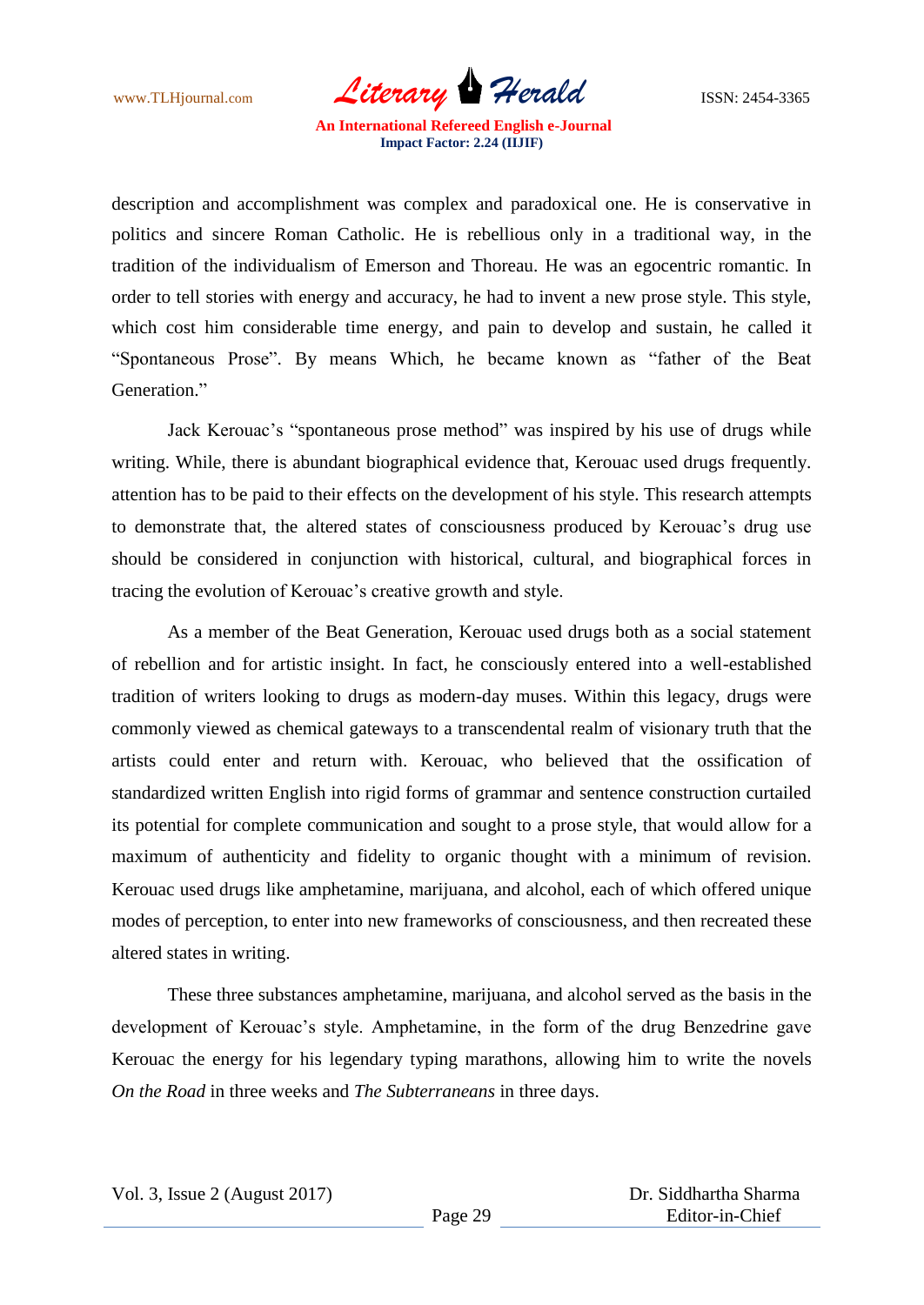

While writing *On the Road* in particular, Kerouac began formulating the stylistic approach, that he subsequently dubbed "spontaneous prose." Its basic tenants, including a deemphasis on revision, limited punctuation, and long sentences were encouraged by Benzedrine's stimulant properties, which tended to focus Kerouac's attention on the exterior world of events, temporality, and movement. His amphetamine-induced texts attempt to communicate accurately by confessing the minutia of surface details. Kerouac"s spontaneous style, is evolved into the "sketching" technique seen in the novels *Visions of Cody* and *Dr. Sax.* It is partially as a result of his marijuana-induced desire to share subjective perceptions truthfully. Rather than focusing on the exterior world, the marijuana texts look inward for authenticity. Marijuana helped Kerouac facilitate this inner orientation by its pharmacodynamic tendency to induce dream-like, associative states, when reproduced textually, these impressions seemed to resemble the unconscious structures of Kerouac"s mind, which he shared hoping for complete communication with universality of shared experience. Kerouac used both the amphetamine and marijuana modes to varying degrees interchangeably in most of his career. The first section of his novel *Desolation Angels* is written in sobriety and achieved their greatest synthesis. It demonstrates that, drugs were not the props to his style, but even in the absence of drugs, Kerouac"s prose retained its own essential, idiosyncratic features. Finally, in the latter part of Kerouac's career, alcohol proved that, drugs could also negatively affect his style, as shown in the novels *Big Sur* and *Vanity of Duluoz*. Their return to a plainer prose some writings results in poorer prose which was no doubt the result of rampant alcohol abuse, and the unfortunate end to Kerouac"s life and writing.

There is a long tradition of artists trying to reach a "pure language" through the use of drugs. Whether or not drug use could achieve this goal is debatable, but it certainly was common to frame this activity in mystical terms. Any drug-using artists portrayed themselves as some sort of medium, who could use drugs as tools, that granted access to divine realms of truth, which was then brought back and shared with the reader. Perhaps, the most infamous example is Coleridge, who claimed that his poem "Kubla Khan" was written after an opiuminduced vision. Boon establishes the historical precedence of Coleridge"s act for future generation of writers seeking chemical inspiration: Coleridge's "Kubla Khan" gave first expression to one of the fundamental literary tropes of drug use. The sense that, words or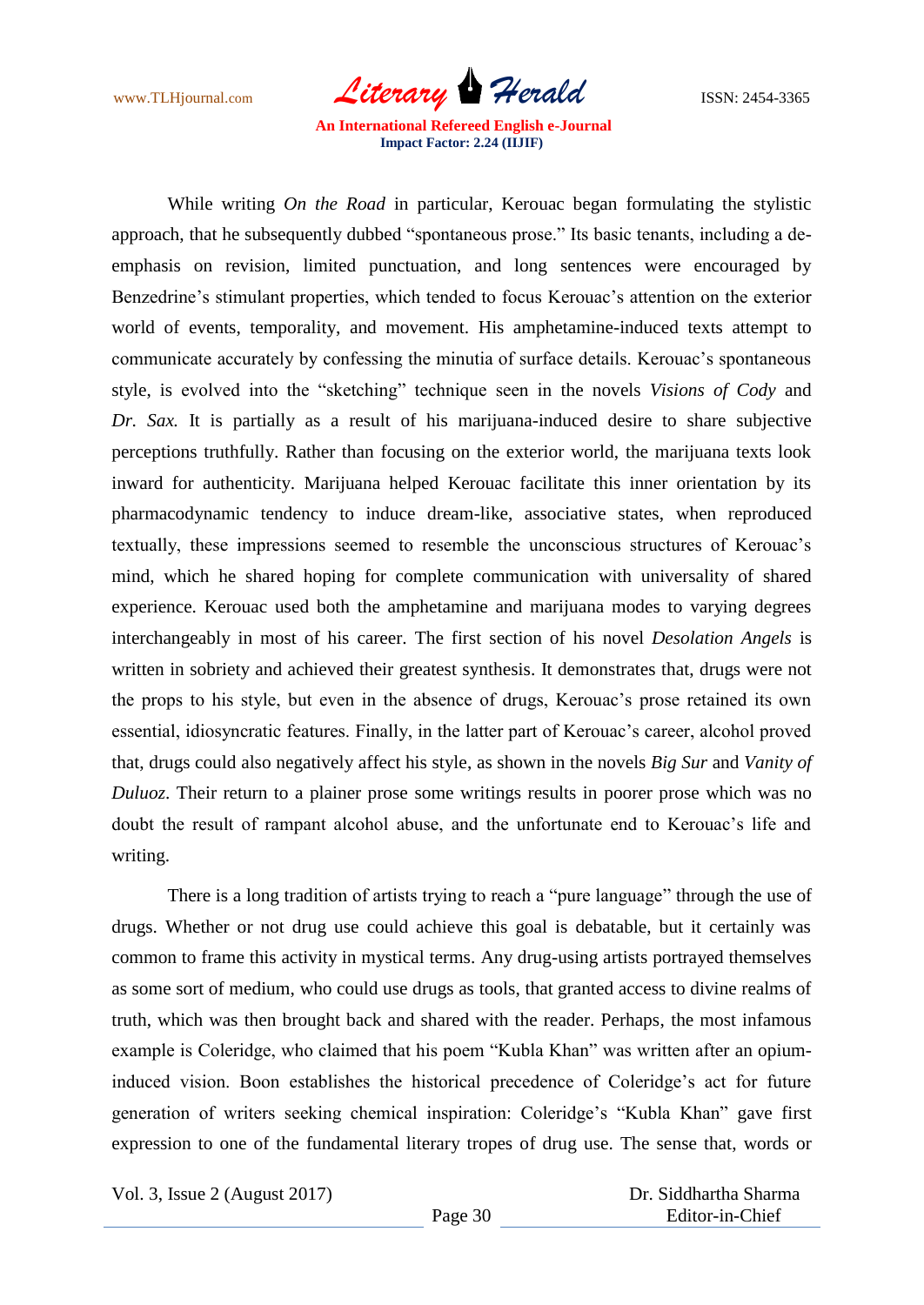

thoughts are being dictated to the writer by some unknown agency, without conscious effort on his or her part" (35). While the actual circumstances behind the composition of "Kubla Khan" were probably not so magical, the tendency to romanticize a connection between drugs and inspired writing is apparent. Another Romantic opiate-user, Sir Walter Scott claimed that, he did not recognize any characters, incidents, or conversation when he read the proofs of his novel *The Bride of Lammermoor* (Boon, 35). The tradition of drugs providing an unseen inspiration continued is apparent over a century later: William S. Burroughs, the most notable Beat opiate user, could not remember writing the notes later published as a novel *Naked Lunch* (199).

Not all Romantic writers have been as keen as Coleridge to play up their role as druginduced prophets. Indeed, the history of drug use refuses to be defined by any one motive. Although every user has their own reasons, certain broad historical and cultural trends do seem to come and go. Coleridge later became ashamed of his opium use, when he discovered its visions came addiction (although the term "addiction" did not yet exist in the early  $19<sup>th</sup>$ century, which reveals a lot about their differing attitude from our own towards these substances), revealing another common trope of drug use (Boon, 35-36). De Quincey, who was also addicted to opium, invented the concept of recreational drugs use with his popular *Confessions of an English Opium-Eater* (1822). Though, he is not the first person to use the drug for pleasure, he was the first to write about it in this way. By constructing a myth around his opium use, De Quincey offered the fantasy, truth and mystical substance allowing "transport to the realms of imagination" that, any one could partake of (Boon 37). Thus, different conceptual frames of drug-use span the spectrum from positive to negative. To Beat writers, drugs are alternatively Simultaneously enlightening, healing, recreational, addictive, and evil.

There one two opposing motivations for drug use, which will characterize author's work. Once, the addictive properties of drugs became better known, subsequent  $19<sup>th</sup>$ -century writers, among them Poe and Baudelaire, used opiates without acknowledging their influence on their writing.

For many writers, there was a desire to benefit from the visionary qualities of drugs without admitting their reliance on an outside source of inspiration. Kerouac's literary drug use remains relatively unacknowledged, even by himself. Most likely, Kerouac downplayed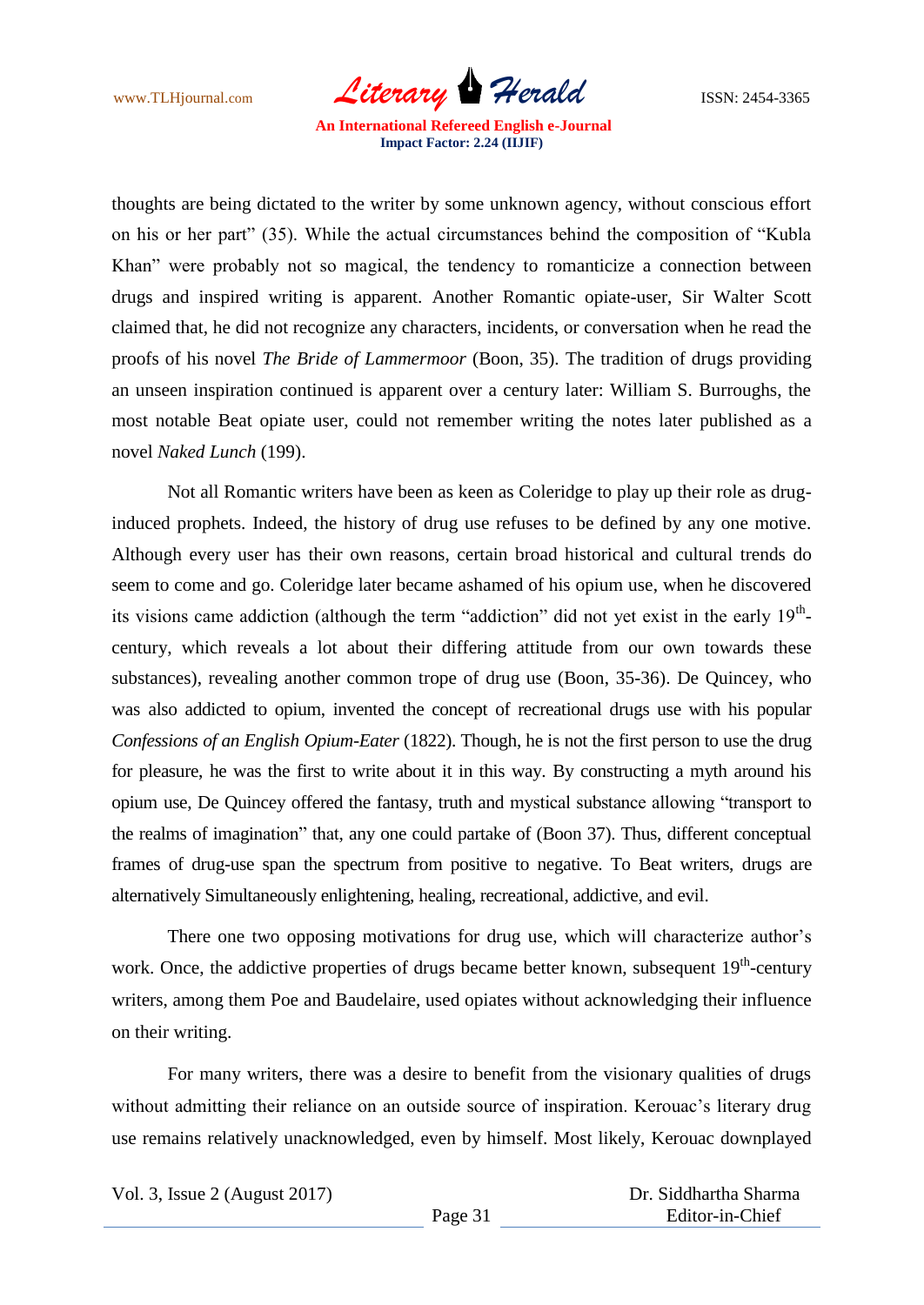www.TLHjournal.com *Literary Herald* ISSN: 2454-3365

the creative powers drugs possibly instilled in him in order to give precedence to a creation of his own genius named "spontaneous prose".

The Romantics were not the only writers to dabble in chemicals substances or opiates the only drug of choice. Anesthetics were especially popular with the Surrealists, allowing the user to shut down their body and give free reign to the mind. William James and Oscar Wilde had "mystical anesthetic revelations" experimenting with nitrous oxide, which seemed to allow them to transcend language temporarily to something more fundamental underneath it (Boon 109, 121-22). The problem was that, once language was left behind, there was no way to write about the mysteries discovered. William James dabbled with nitrous oxide and experienced moments of illumination while intoxicated, but forgot upon the fleeting epiphanies upon awaking.

Drugs were often coupled with other questionable techniques to achieve revelation. Yeats smoked hashish and practiced automatic writing, in which the writer often in a trance or acting as a medium, writes down impressions that seemingly do not come from their conscious mind (145). Although largely since discredited, Kerouac seems to have based much of his own idea of spontaneous prose on Yeats' process, even trying his own hand at "automatic writing". Kerouac, reveals Yeat"s influence on his own "spontaneous technique," declares in his "Essential of Spontaneous Prose": "If possible write 'without consciousness' in semitrance as Yeats' trance writing allowing subconscious to admit in own uninhibited interesting necessary and what conscious art would censor" (485). Both Yeats' "automatic writing" and Kerouac's "Spontaneous Prose" emphasize achieving a type of detached state in which thoughts flow freely supposedly from the unconscious mind, and are immediately recorded. There is significant methodological overlap between these writing practices and the literary tradition of drug use.

In fact, throughout his entire writing career, Kerouac frequently downplayed his use of drugs. Even as a narrative element, Benzedrine is barely mentioned in *On the Road*, despite ample historical evidence that, it inspired many of the novel"s wild moments. No doubt, Kerouac was wary of cultural taboos condemning drug use. The society is hesitant to imbue drugs with beneficial qualities, preferring to label drug-induced visions as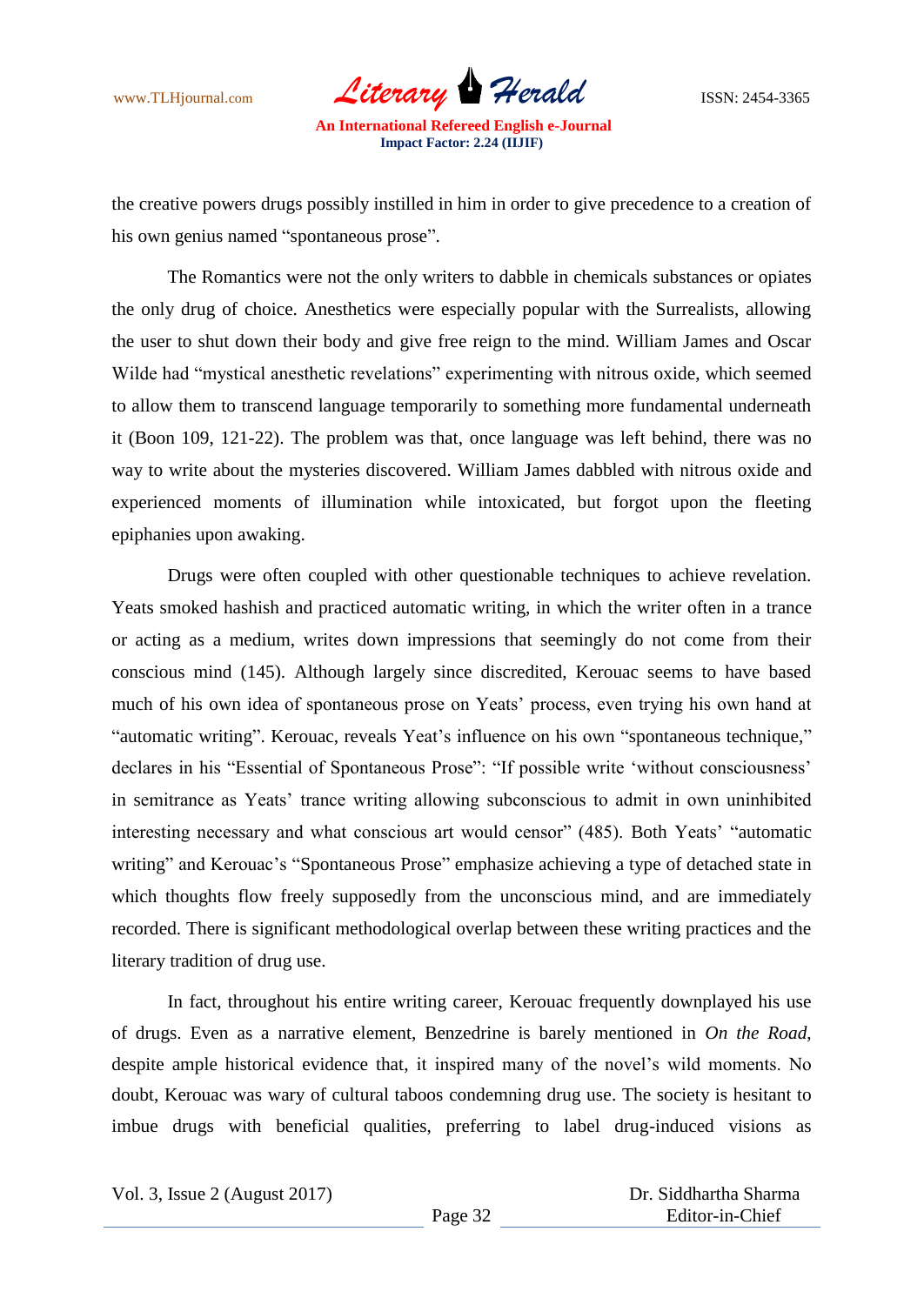www.TLHjournal.com *Literary Herald* **ISSN: 2454-3365** 

hallucinations. Kerouac preferred to emphasize the spontaneous nature of his work, carefully concealing the care and preparation that went into it. In order to cultivate his public image as a genius capable of writing a masterpiece at a moment"s notice. He comments, in his critical work "Anybody can Write", "but not everybody invents new forms of writing" ("Are Writers Made or Born?" 489). Thus, Kerouac drew on the long tradition of drug-inspired writing. He chose to take part in another myth. He is the self-inspired writer, who relied solely on his own talent.

There is concrete evidence of Kerouac's Benzedrine use documented in many of his other novels as well. After *On the Road*, he used Benzedrine to help write *The Subterraneans*  (Nicosia 445), *Maggie Cassidy* (Amburn 181-82), *Visions of Gerard* (236), *Tristessa*  (Charters 260), and *Big Sur* (326-27). His life-long romance with amphetamine was a result not only of its usefulness as a writing tool but also its addictive nature. The novels *On the Road* and *The Subterraneans* are examples of amphetamine-influenced texts, because they not only bear the plainest stylistic and thematic evidence of its presence, but were written at an early period in Kerouac's career while his aesthetic was still forming. Kerouac's early use of amphetamine shaped the direction his style would take in later works, even while not under its influence. However, more than biographical records, the best indication that, Kerouac used amphetamine to write his novels is their comparable style. By analyzing the pharmacological effects of amphetamine on consciousness and language and locating these elements in the texts, It definitively ascertains the nature of its role in Kerouac"s work.

Amphetamines and drug use occurs as part of culturally-constructed frameworks, it is essential to understand the basic history and belief structure associated with amphetamine. In both the inside community of users and the outside public mindset exist variable drug tropes of meaning, often contradictory but managing to coexist. For instance, opiates traditionally have been associated with pleasure or with images of death and sleep; more recently, their use has been co-opted by the medical establishment on one hand as tools of pain relief, and by the legal system on the other as health threats due to their physically addictive nature. The divine status once accorded to opiates by Coleridge and the Romantics has largely been transferred to the psychedelics like marijuana, LSD, and psilocybin mushrooms to the Beats These Drugs substances became the symbols as well as the means to usher in a more enlightened age. It is no coincidence that, hallucinogenic mushrooms are often called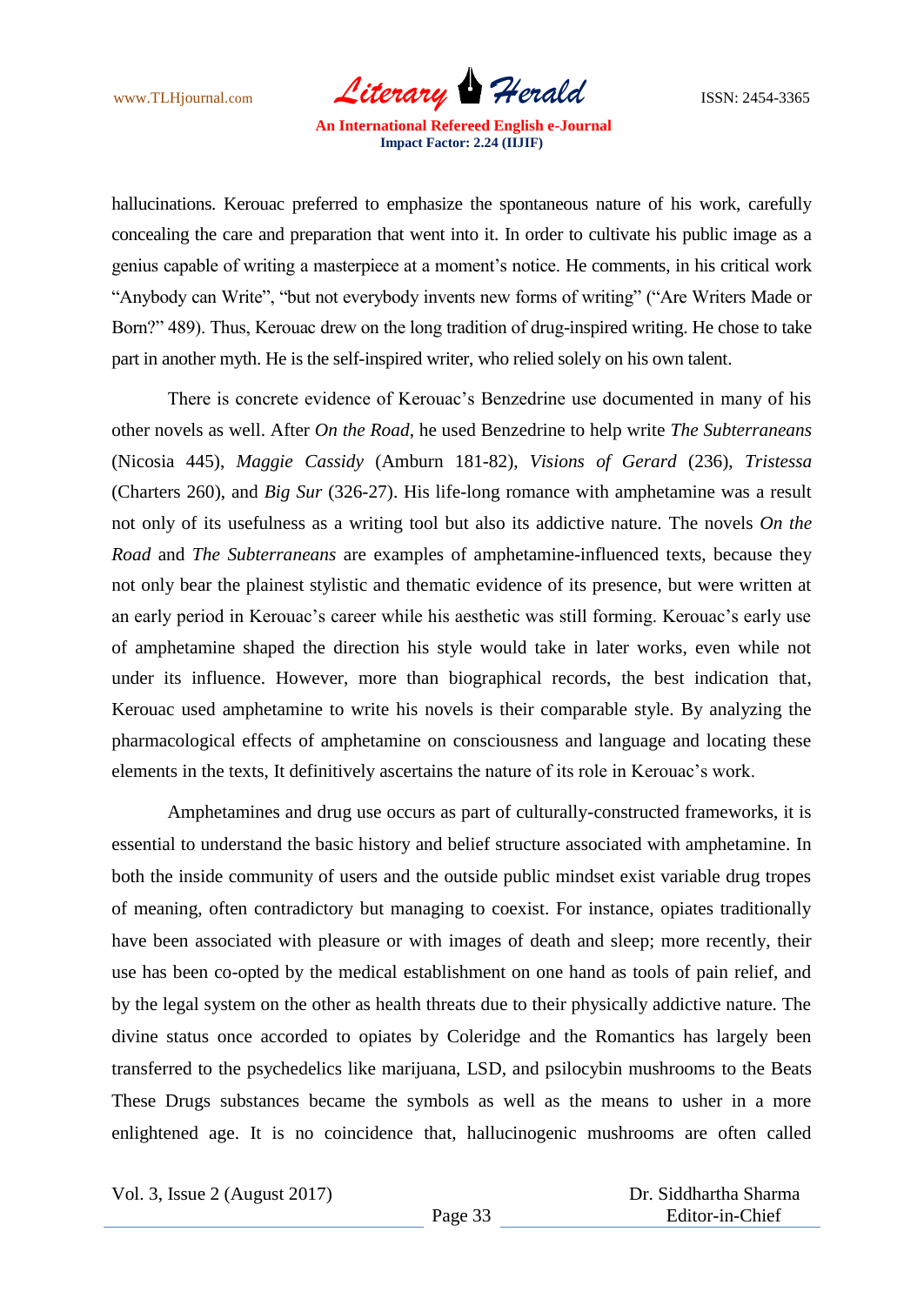

"magic." In fact the term "hallucinogen" is unfavorable to many users of psychedelics. Because, it suggests falsehood and deceit images more favorable to drug opposition groups, who prefer framing these substances in a more negative light. Hence, the inside group of users prefer the name "psychedelics" ("mind-manifesting"). Amphetamine, as it is commonly known, belongs to a class of drugs known as stimulants. Pharmacodynamically, amphetamine works by increasing levels of nor epinephrine (a neurotransmitter related to adrenalin), serotonin, and dopamine in the brain, all of which help to enhance awareness and response. As a result of its vitalizing properties, amphetamine (in the form of Benzedrine) allowed Kerouac to write without a break for extended periods of time, and often through the night; it also stimulated his intellect and focus, allowing him to type faster and achieve the mental state he deemed necessary for spontaneous prose. However, beyond its stylistic effects, amphetamine was principally an auxiliary aid for Kerouac"s arduous compositional regiment. Kerouac was not the first person to take advantage of amphetamine"s utilitarian nature.

In fact, Kerouac's spontaneous prose was made possible by advanced technology, and not just amphetamine. He also depended on the typewriter. Together, these inventions allowed a synergistic work-state, that served as the precursor to Kerouac"s spontaneous method. The peculiar form of *The Original Scroll* sparses punctuation, no paragraph breaks, and sheets of paper taped together are directly attributable to the mechanics of the typewriter. They enabled Kerouac to focus uninterrupted on words. Truman Capote remarked that, Kerouac's work was typing, not writing.

Kerouac relied on the typewriter and amphetamine as tools (one mechanical, the other chemical) does not deny his personal voice. Furthermore, new inventions allow new modes of communication to flourish. The drugs like amphetamine were crucial components in formulating Kerouac's aesthetic appears valid as Kerouac's style grew out of the spontaneous processes enabled by technology.

These two exterior bases of Kerouac"s composition method: the typewriter and amphetamine both enabled an increased capacity for speed, not only physically, but also mentally. It comes as no surprise then that, Kerouac's amphetamine-induced work is fundamentally concerned with issues of speed and its effects on temporality and mobility.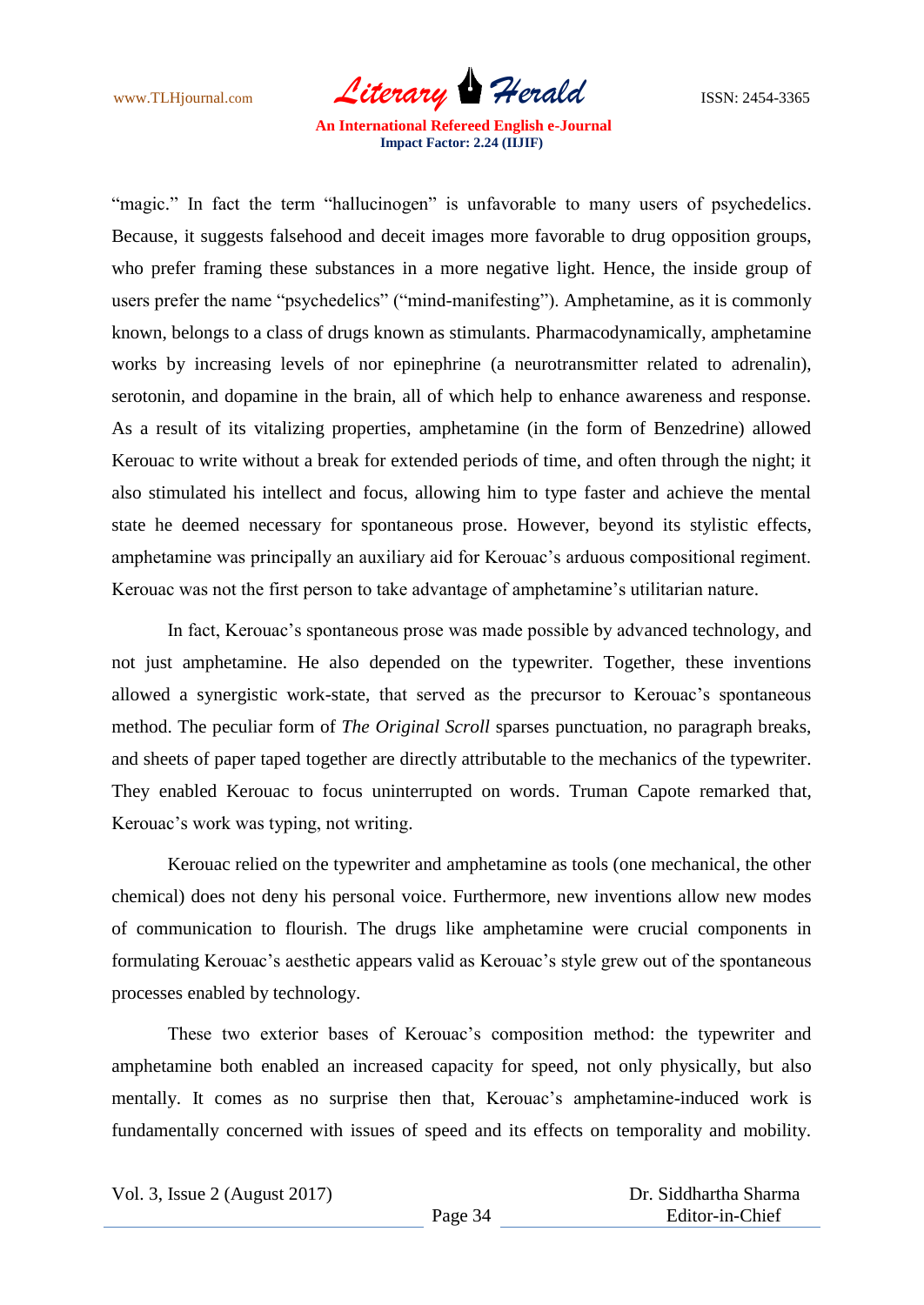www.TLHjournal.com *Literary Herald* ISSN: 2454-3365

Both the automobile and the road are central symbols in the novel *On the Road*, and along with the typewriter and amphetamine, expanded modern perceptions of movement by altering possibilities of time and space, allowing for greater personal autonomy.

There is a concern with time, space, and possibility in Kerouac's first published work, *The Town and the City* (1950), which explores the tension between the limited rural past, represented by the town, and a diversified modern civilization, represented by the city. Stylistically, this novel is a sprawling, lyrical saga more in the flavor of Thomas Wolfe. The Beat critic, John Tytell, in his study of the Beat Generation, *Naked Angels* (1976), describes the novel *On the Road* as "characteristically American in its search for a fluid, unshaped life, free of preimposed patterns, fearing most the horrors of states, of staying in the same place without the possibility of change" (23). Ironically, Kerouac made use of mechanized possibility to access the comparatively antiquated, the rural world. He complicates themes of the natural, authentic, and the artificial. The employment of fabricated technological offer an *On the Road* to flee from the city back to the "purity" of the countryside.

*On the Road*, then, is more concerned with the *perception* of speed, with time and movement as subjective phenomena rather than objective forces. The critic Boon points the possibility of representing speed on a textual level which is exactly what Kerouac attempts to convey in *On the Road*. The perception of speed is the defining characteristic of the novel on a number of levels. Inspirationally, Benzedrine is used to write the text as well as during many of its scenes literally in the constant movement of cars across the country symbolically as part of the modern American identity. It is also thematically a concern with the experience of temporality and stylistically through the spontaneous energy of the brisk prose. As, it is opposed to the novel *The Town and the City*, which explored these concepts on a narrative level, Kerouac sought in *On the Road* to create a style, that could act as a direct embodiment of his technologically altered sense of time and space.

While, Kerouac utilized the typewriter and to Benzedrine during the writing of *The Town and the City*, it took a further impetus to crystallize these technological aids into Kerouac"s unique compositional technique, spontaneous prose, which in turn resulted in the production of the novel *On the Road*. Kerouac"s decision to use Benzedrine consistently over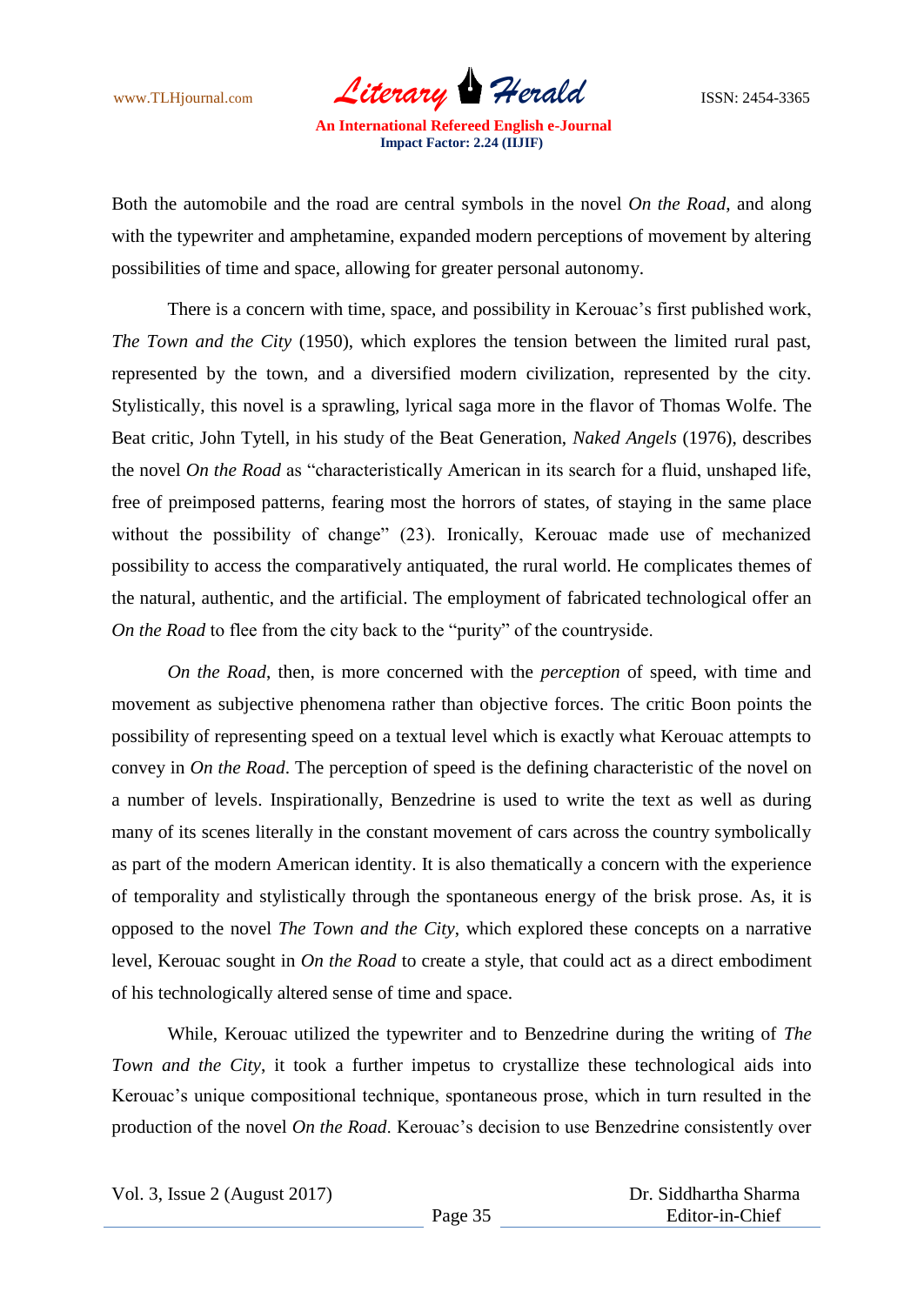www.TLHjournal.com *Literary Herald* ISSN: 2454-3365

a short time frame (twenty-one days), as opposed to its periodic use during the multi-year composition of *The Town and the City.* What gives *On the Road* its unique style. Spontaneous Prose is not a priori invention as a product of intense Benzedrine use and the typewriter, the combination of which allowed for the linguistic outpouring, that became *On the Road*. However, it was Kerouac's choice to use these instruments of production, and certainly others have used them with remarkably differing effects. Kerouac and his style were influenced by other personal and social factors, all of which contribute to the exceptional genotype, that is *On the Road*.

Benzedrine by far Kerouac's favorite writing tool, he was also quite fond of marijuana. The books Kerouac produced under its influence, *Visions of Cody* and *Dr. Sax*, are often considered to be two of Kerouac"s best works. Kerouac"s utilization of speed, time, and the external world of details as a means of creating, what he felt to be a more honest language. However, as part of his artistic quest to communicate his mind authentically, Kerouac pushed his style into new realms, exploring the interior structure of consciousness through associative techniques designed to allow a more direct transfer of meaning to the reader. This new approach to his fiction, which came to be called "sketching," was part of Kerouac's natural stylistic growth, and also the drug marijuana played a key part.

Kerouac began working on *Visions of Cody* after completing the first full draft of *On the Road* in April 1951. There is reliable evidence that, Kerouac smoked marijuana constantly while writing *Visions of Cody.* Since, it was written over an indefinite time frame and in separate sittings. Kerouac's frequent marijuana use while writing the text, as recorded in Barry Gifford and Lawrence Lee's oral history, *Jack's Book*: "He would blast, get high, and then he would write all night. The reason why, those sentences are so long and exfoliating and so incredible is because of pot" (77). The novel *Visions of Cody* is a series of vignettes and prose experiments, that jumps around in time and place. It is much more so than the comparatively linear in the novel *On the Road*. It is unique among Kerouac"s novels for its lack of a controlling plot. Rethinking his first examination of Cassady in *On the Road*, Kerouac wanted to pay homage to his friend in a way that, the former book had not. The novel *Visions of Cody* became a way to get to the heart of the matter, to push Kerouac's attempts at an authentic language past the exterior body of events into the subconscious spirit of the story.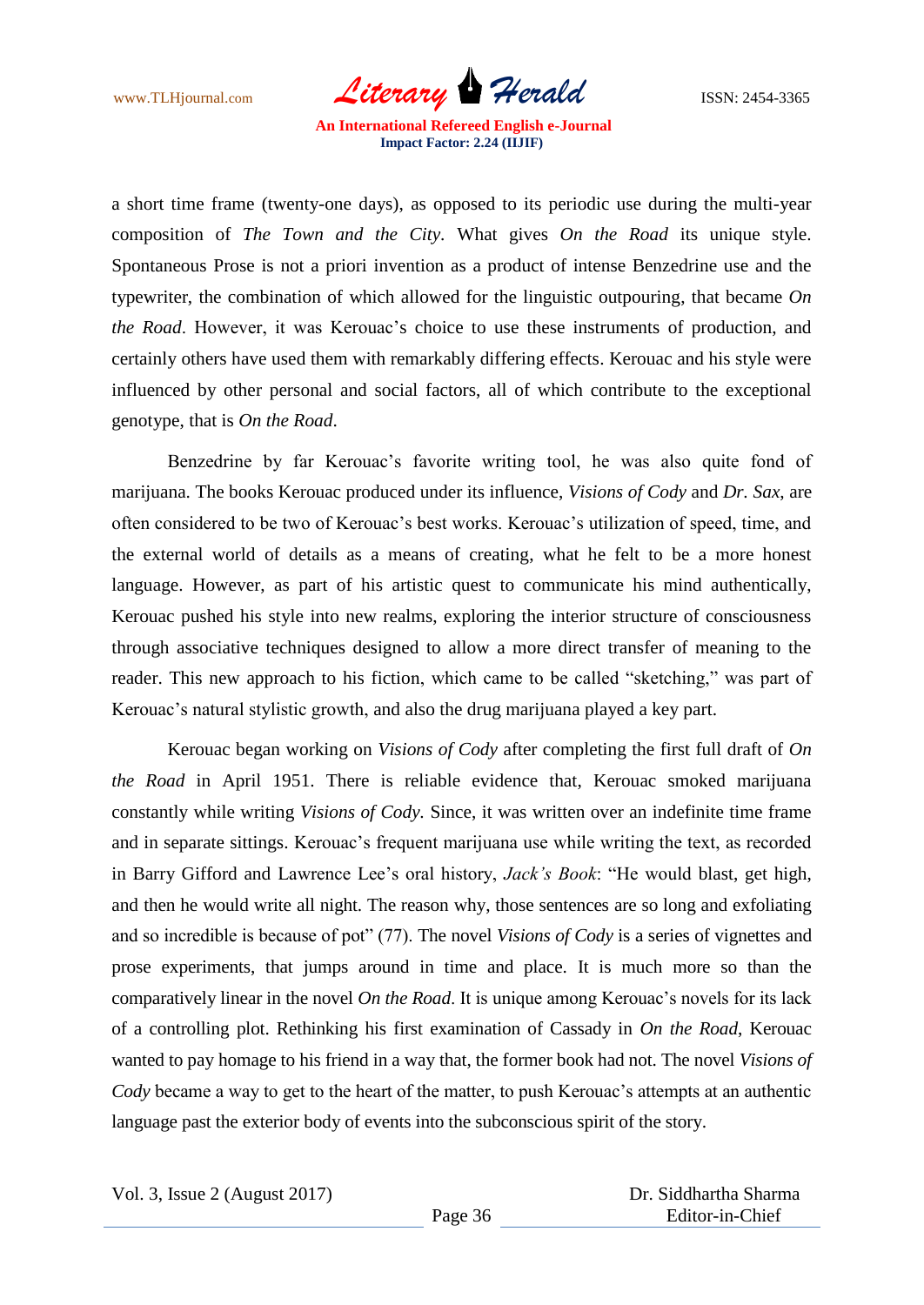

Kerouac vehemently disparaged the idea of revision, tells the same story twice. Particularly towards its final section, *Visions of Cody* recycles the exact same source material from the conclusion of *On the Road.* As Weinreich puts it, "Significantly, the insistence upon further clarification to get to the truth about things, forced Kerouac's mind over the material again and forces the reader to recognize that by such repetition a stage of revision is already built into the supposedly "Spontaneous Prose." Repetition in fact becomes Kerouac's control (5). Much like the jazz Kerouac modeled his style after, each of his works is a variation on the same theme. Kerouac filtered each text through a distinct state of consciousness in the result of amphetamine and marijuana"s divergent effects to produce unique visions of the same subject.

This is not to say that, drugs were the deciding factor in shaping each work"s style. The amphetamine was in some measure responsible for *On the Road*"s unswerving interest in temporality and motion. The novel *Visions of Cody*"s inimitable aesthetic partially urged on by Kerouac"s marijuana use, colored and molded by the drug"s unique pharmacology. However, the novel *Visions of Cody*'s style was also natural result of Kerouac's continual growth as a writer and his fascination with experimentation. In any case, perhaps the best evidence of the differing roles played by amphetamine and marijuana in shaping Kerouac's aesthetic is the remarkable contrast in style between the two texts, especially since they were written roughly within a year of each other. Such a rapid progression in Kerouac's aesthetics, from the relative linearity of *On the Road* to the almost complete collapse of order in *Visions of Cody*. It is not given the well-documented power of drugs to induce quick behavioral transformations. The novel *On the Road* speeds along at an abrupt pace fueled by amphetamine, skimming the surface of events while the narrative progresses in a straight fashion. Kerouac considered it a "horizontal" version of the story. The novel *Visions of Cody*, by contrast, moves vertically. It abandons narrative coherence in favor of poetic expansion, jumping around in time and space, expounding on the infinitesimal, and truncating traditional storytelling, which causes it to read like a hallucinated, inner road-trip into the realms of the unconscious mind.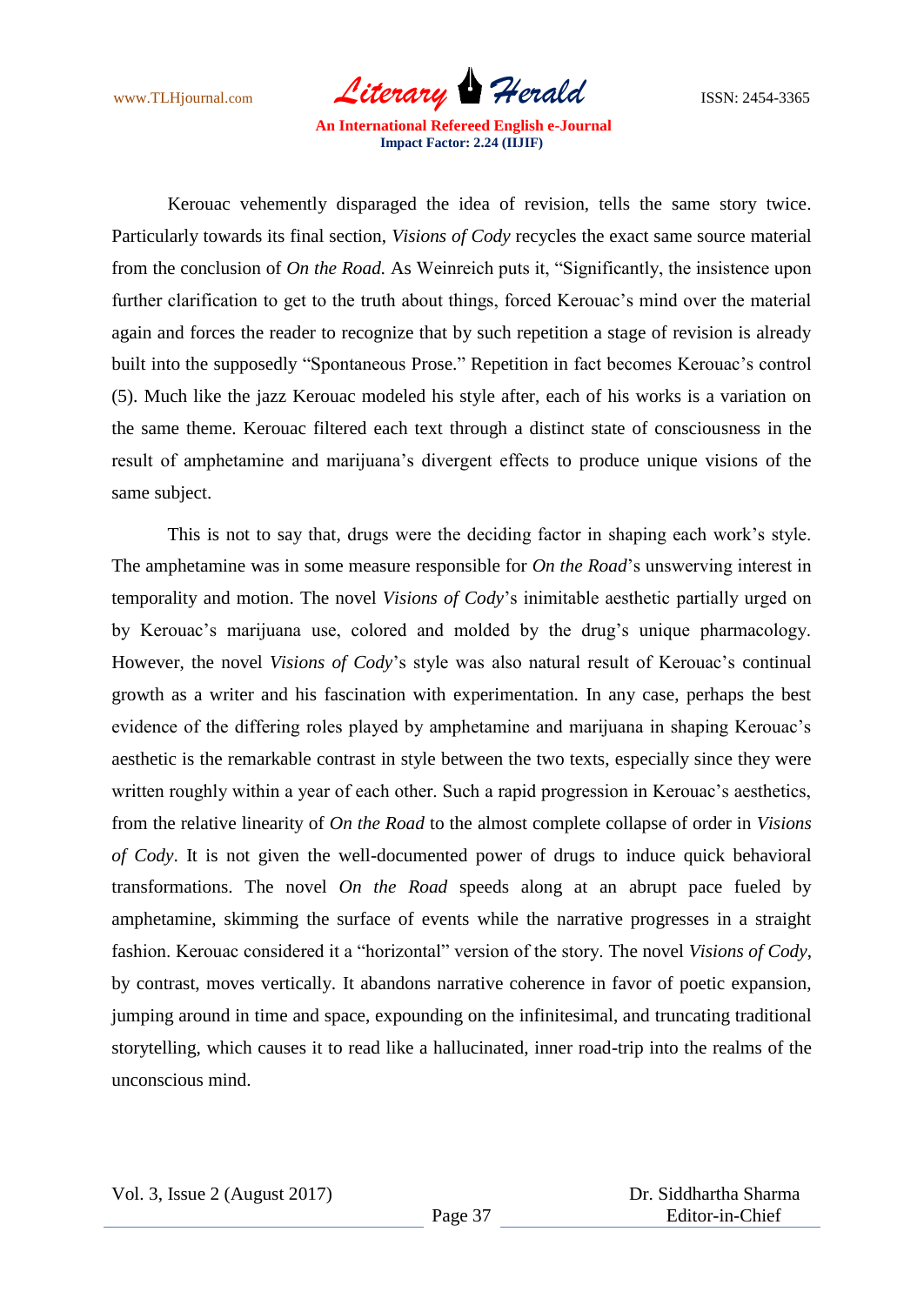

Rather than it abandon in the novel *On the Road*"s "Spontaneous Prose," Kerouac was continuing to refine it, utilizing a new "sketching" technique suggested by his friend Ed White, who asked Kerouac, "Why don"t you just sketch in the streets like a painter but with words (*Selected Letters* 356). Sketching can be seen as the next step of "Spontaneous Prose," its creative evolution. While, Kerouac's continual stylistic development would doubtless have occurred without marijuana, there are enough similarities between its proven effects and the textual features produced with the sketching technique. It is fitting that, Kerouac used a term from the visual arts, "sketching," to describe his evolved spontaneous method, because his sketching process bears some resemblance to art forms like cubism, that drastically alter conventional perceptions of reality. Kerouac found that, his perception could be further modified by marijuana.

Stylistically, this engorgement of perception occurs both through the wealth of associated ideas and images as well as in the multiplication of words and subsequent lack of punctuation both lead to a feeling of overflowing abundance. While this level of detail may be seen as overindulgence, Kerouac saw it as verbal richness, a way to capture life in its entirety. Certainly, it goes beyond the bounds of narrative necessity, but that's exactly the point for Kerouac. It is a textual representation of excess, favored by the Beats.

Marijuana"s ability to turn the ordinary into the extraordinary made cannabis central to the Beat aesthetic, which was a turning away from the "high" (no pun intended) literary tradition in favor of the low-down: drug users, criminals, and vagrants. Marijuana helped to develop the Beat vision, that the overlooked was worthy of attention, that someone like Cassady was as deserving a subject as any hero or king. Not surprisingly, *Visions of Cody*  tends to focus on the more mundane aspects of life; however, far from glorifying the prosaic, Kerouac is celebrating the commonplace for its universally relatable aspects. One good example Kerouac's ability to gleam the eternal out of the everyday is the description of Cassady called Cody Pomeray in the novel playing football (67-70). On the surface, this section is about Cassady throwing a football with his friend Earl Johnson. At a deeper level, however, it depicts a contest for authority. Kerouac turns the match into an archetypal battle of dominance, a masculine rite of leadership. Cody "wins" at football and is accepted as head of his gang of friends. The another part of *Visions of Cody,* that highlights the pedestrian is